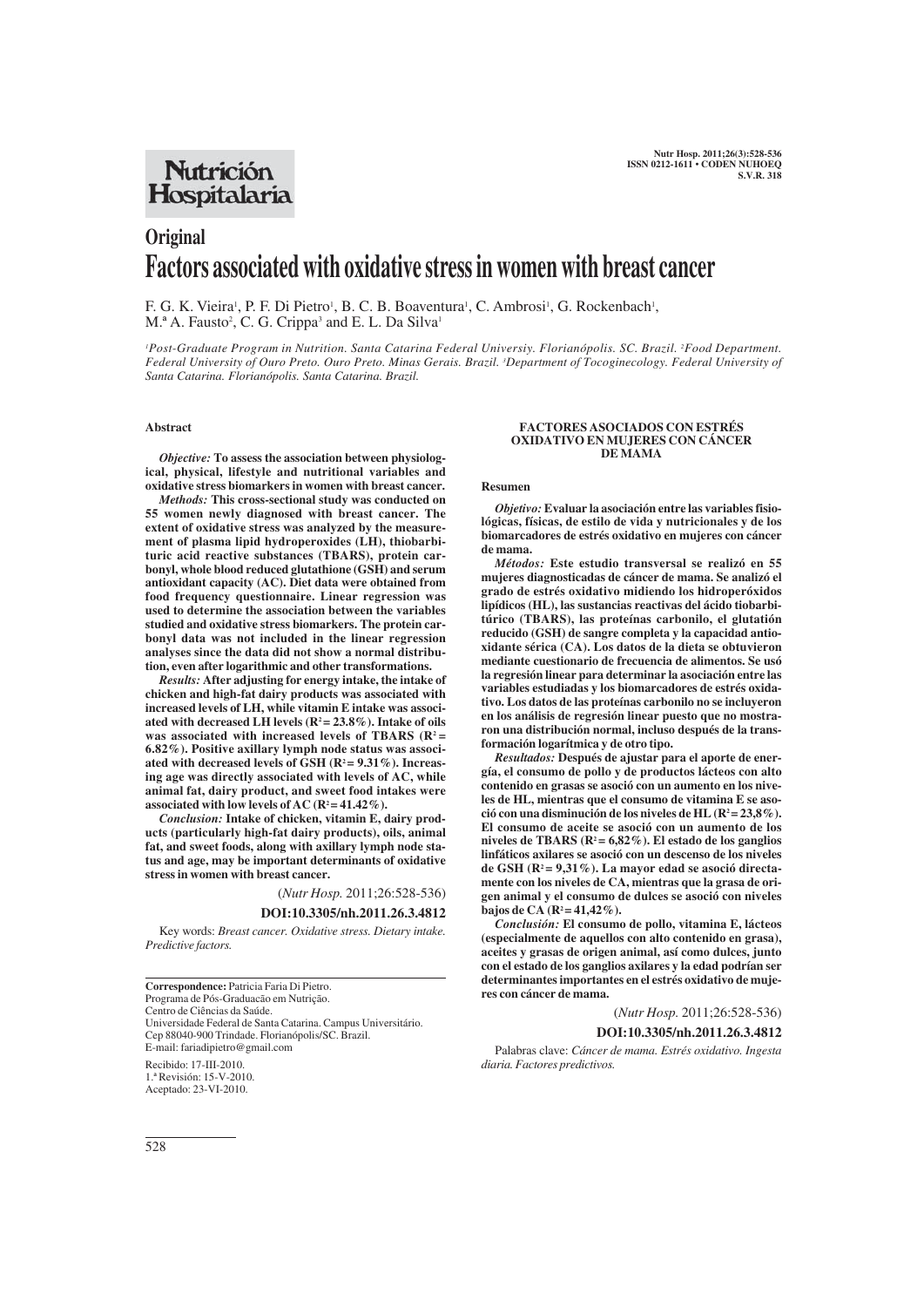# **Introduction**

Breast cancer, the most common cancer among women worldwide, accounts for the highest morbidity and mortality.<sup>1</sup> Annually, around  $\overline{1}$  million new patients are diagnosed with breast cancer and 400,000 women die from the disease.2 The etiology of breast cancer is multifactorial and several risk factors associated with breast cancer may exert their effects via generation of an oxidative stress status.

Oxidative stress is caused by an unfavorable balance between reactive oxygen species (ROS) and antioxidant defenses. ROS are generated during normal cellular metabolism, as a result of the influence of various environmental factors, as well as during pathological processes.3 Oxidative stress is responsible for DNA, lipid and protein damage and it plays an important role in the development and progression of many human diseases, including breast cancer.<sup>4</sup> Furthermore, there is a great interest in the measurement of oxidative stress biomarkers in breast cancer patients. Several markers of oxidative stress are currently available, such as lipid hydroperoxides (LH) and thiobarbituric acid reactive substances (TBARS), which have been used extensively as markers of lipid peroxidation, as well as protein carbonyl, that is the most frequently used biomarker of protein oxidation in epidemiological and clinical studies.<sup>5-8</sup>

To control the overproduction of ROS, the cells are protected against oxidative stress by antioxidant detoxifying mechanisms, which include nonenzymatic antioxidants such as reduced glutathione (GSH), vitamins A, C and E and various antioxidant enzymes.9 Erythrocyte glutathione has been commonly employed as a biomarker of oxidative stress because GSH is a reducer compound widely distributed in cells. In addition, the levels of erythrocyte GSH may reflect the glutathione activity in other tissues.<sup>10</sup> Due to the complexity involved in measuring all known antioxidants separately and the interactions among different antioxidant compounds, several methods have been developed to assess the antioxidant capacity  $(AC)$  of serum or plasma.<sup>11,12</sup> These methods provide an overview of the biological interactions between individual antioxidants and how efficiently these translate into host cell protection during periods of oxidative stress.<sup>13</sup>

Identification of potentially modifiable factors that affect oxidative stress in breast cancer patients is an increasingly important task. Dietary intake represents one of a set of factors that have received considerable attention because of its ability to either reduce or promote oxidative stress.14-16 Therefore, in the present study, we investigated the association between blood biomarkers of oxidative stress and physiological, physical, lifestyle and nutritional variables in newly diagnosed women with breast cancer.

### **Subjects and methods**

#### *Subjects*

The population of this cross-sectional study was selected from 226 women admitted between October 1, 2006 and July 31, 2007, attending by breast surgery in the Carmela Dutra Maternity Hospital, Florianópolis, Santa Catarina, Brazil. One-hundred fifty nine women were ineligible for inclusion in the study: 65 (28%) were excluded because they had already started some type of neoadjuvant cancer treatment; 90 (39%) had benign tumors without suspicion of malignancy and; 4 (2%) had previous history of cancer. Thus, there were 67 eligible women, of which one  $(2\%)$  refused to participate and 11 (5%) had benign tumors diagnosis after the interview. Finally, 55 women newly diagnosed with a first primary *in situ* or invasive breast cancer were interviewed. All subjects were classified anatomopathologically according to the Tumor-Node-Metastasis system.17 There were no age or race restrictions. None of the patients were pregnant or lactating. The study was approved by the ethical committee of the Federal University of Santa Catarina and of Carmela Dutra Maternity Hospital.

#### *Blood samples*

Blood samples were obtained by venous arm puncture using a vacuum system (Vacutainer) in a tube containing EDTA and a tube with serum-separation gel after overnight fasting between 7 and 8 am. Plasma and serum were immediately obtained by centrifugation (1000 x g, 10 min, 4°C). To quantify the reduced glutathione (GSH), an aliquot of EDTA-blood was hemolyzed and immediately preserved in trichloroacetic acid medium. Plasma samples were used for measurement of TBARS, LH and protein carbonyls and the serum was used to measure the AC. TBARS and LH levels were analyzed immediately after sample collection. The remaining plasma, serum and acid extracts were stored at -70°C for no longer than 1 month for other biochemical determinations. All measurements were performed in duplicate.

#### *Reagents*

Thiobarbituric acid (TBA), butylated hydroxytoluene (BHT), 5,5-dithiobis (2-nitrobenzoic acid) (DTNB), trichloroacetic acid (TCA), 1,1,3,3-tetramethoxypropan (TMP), triphenylphosphine (TPP), reduced glutathione (GSH), 2,4,6-tris(2-pyridyl)-s-triazine (TPTZ), 6 hydroxy-2,5,7,8-tetramethylchroman-2-carboxylic acid (Trolox), guanidine hydrochloride, 2,4-dinitrophenylhydrozine (DNPH), and bovine serum albumin (BSA) were obtained from Sigma-Aldrich Co (St. Louis, MO, USA). Xylenol orange, ammonium ferrous sulfate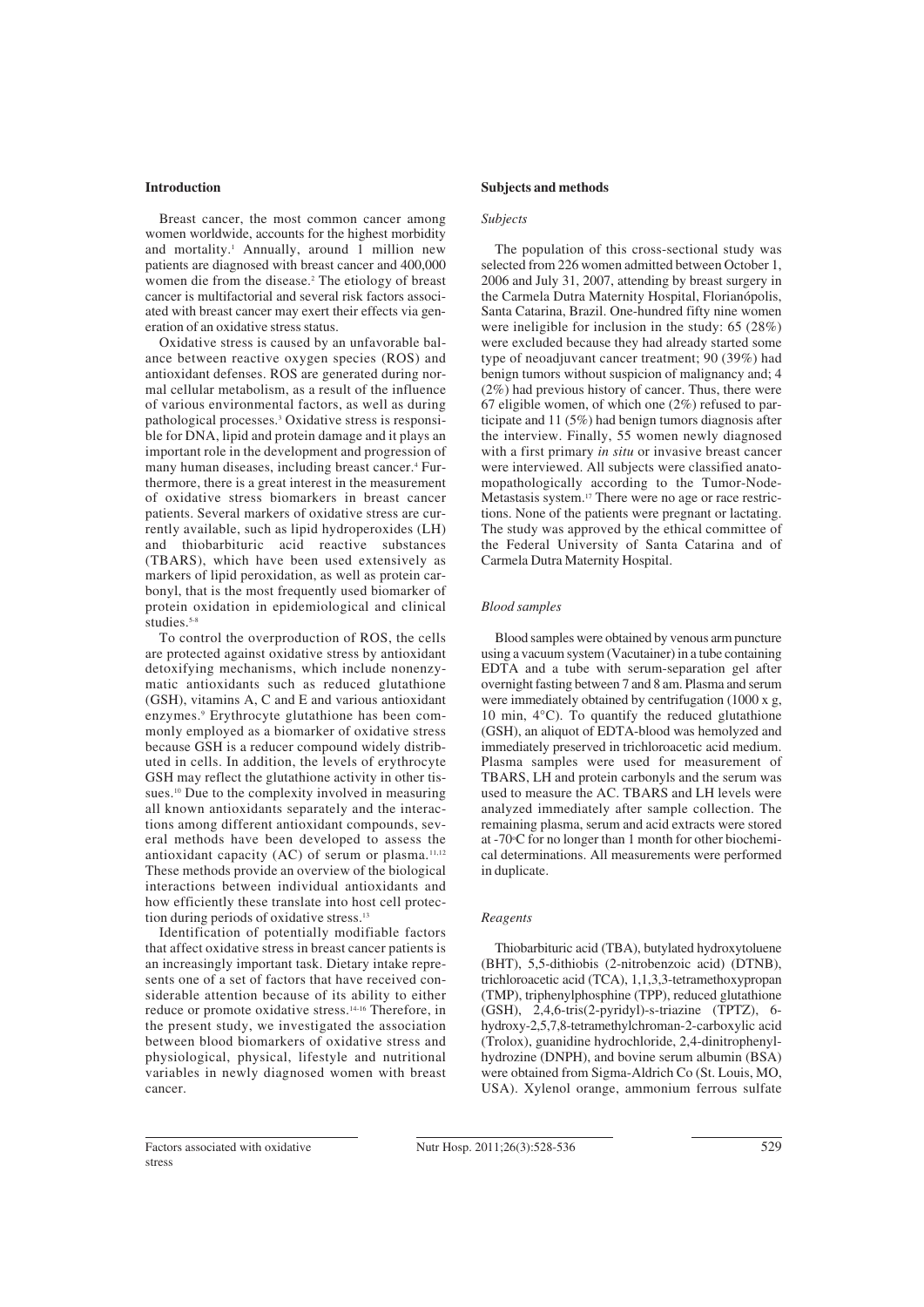hexahydrate and potassium phosphate monobasic were purchased from Vetec Química Fina (Rio de Janeiro, RJ-Brazil). All other chemicals and reagents used in the study were of analytical grade and obtained from standard commercial suppliers.

# *Biochemical analysis*

Plasma lipid hydroperoxides (LH) were determined using ferrous oxidation-xylenol orange (FOX), as described by Jiang et al.<sup>18</sup> The method is based on the fast oxidation of Fe2+ to Fe3+ in acid medium mediated by lipid peroxides. In the presence of xylenol orange,  $Fe<sup>3+</sup>$  forms a complex (Fe<sup>3+</sup>-xylenol orange), which is measured spectrophotometrically at 560 nm. The FOX reagent (1.4 mL), containing  $250 \text{ mM } H_2SO_4$ , 4.4 mM BHT, 1 mM xylenol orange, and 2.5 mM iron and ammonium sulfate in methanol, was added to aliquots of plasma. Subsequently, the mixture was kept at room temperature for 30 min, the tubes were centrifuged (1,000 x *g*, 5 min) and the absorbance was read. A standard hydrogen peroxide curve was used to quantify the LH.

Lipid peroxidation of plasma was estimated through the detection of derivative products from oxidation, substances that react with thiobarbituric acid–reactive substances (TBARS), mainly malondialdehyde, according to a procedure previously described by Esterbauer and Cheeseman.19 Aliquots of plasma or deionized water (blank) were mixed with 0.5 mL 20% TCA containing 0.5 N HCl and 50 μL of 10 mM BHT. Thiobarbituric acid at 1% was added and the mixture was incubated at  $100^{\circ}$ C for 1 h. After cooling in an ice-bath, 2.5 mL of butyl alcohol was added, vortex-mixed and centrifuged at 1000 x g for 5 min. The absorbance of the supernatant was measured at 532 nm against the blank. Recently prepared 1,1,3,3-tetramethoxypropan (TMP) was used as the standard.

The carbonyl content in plasma protein was determined using the reagent 2,4 dinitrophenylhydrazine (DNPH) as described by Levine et al.8 One hundred microliters of plasma were mixed with 600 μL of 10 mM DNPH in 2 N HCl in 1.5 mL test tubes. Six hundred microliters of 2 N HCl were added to 100 μL of plasma as the blank. The tubes were vortex-mixed every 10 min and after 1 h of incubation at room temperature in the dark, 600 μL of 20% TCA was added. After a further 10 min of incubation all samples were centrifuged at 11,000 x g for 5 min. The supernatant was then discarded and the precipitate was washed 3 times with 800 μL of a mixture of ethanol:ethyl acetate, 1:1 (v/v) and centrifuged after 10 min. Finally, the protein precipitate was dissolved in 900 μL of 6 M guanidine hydrochloride in 20 mM  $KH_{2}PO_{4}$ . The samples were then incubated again for  $1$  h at  $37^{\circ}$  C. The absorbance of the test sample was measured at 360 nm against a guanidine solution. Total protein concentration was determined through measuring the absorbance

of the blank at 280 nm, using bovine serum albumin as the standard. The concentration of carbonyls (nmol/mg protein) was calculated using a molar extinction coefficient (ε) of 22.000.

The concentration of thiol compounds of low molecular weight in whole blood, such as GSH, was evaluated according to the method of Beutler et al.10 Firstly, an aliquot of the total EDTA-blood was hemolyzed with cold water and the proteins were precipitated by the addition of 30% TCA. Aliquots of 50 μL of the hemolyzed sample and 50 μL of 10 mM DTNB were mixed in tubes containing 0.8 mL of 200 mM phosphate buffer, pH 8.0. After 3 min, the absorbance of the thiolate anion was measured at 412 nm. Commercial GSH was used as the standard.

The antioxidant capacity (AC) of the serum samples was determined using the ferric-reducing antioxidant power (FRAP) assay as described by Benzie and Strain.11 In this procedure, the antioxidants present in the serum are evaluated as reducers of  $Fe^{3+}$  to  $Fe^{2+}$ , which is chelated by TPTZ to form a Fe<sup>2+</sup>-TPTZ complex with maximum absorbance at 593 nm. Ten microliters of serum were mixed with 1 mL of reagent containing 1.7 mM FeCl, and 0.8 mM TPTZ, prepared in 300 mM sodium acetate, pH 3.6. The samples were incubated for 15 min at 37°C and the absorbance was measured at 593 nm. The results were calculated using Trolox as standard and were expressed as Trolox equivalents.

# *Data collection*

The main questionnaire was administered by a trained interviewer through in-person interviews conducted at the Nutrition Service Unit of the Carmela Dutra Maternity Hospital and lasted ~ 1 h. Information was collected on known and suspected risk factors for breast cancer, including cigarette smoking, alcohol intake, menstrual and reproductive histories, hormone use, physical activity, prior medical history and other study variables. During each interview, height and weight were measured (Filizola, São Paulo, Brazil) using standard procedures<sup>20</sup> to obtain body mass index (BMI). The participants were then classified according to categories defined by the World Health Organization.<sup>21</sup>

Usual dietary intake was obtained using a food frequency questionnaire, previously validated in Brazil,<sup>22</sup> containing 94 food items classified into ten groups: cereals, fruits, vegetables, beans, meat and eggs, dairy products, oils and fat, sweet foods, alcoholic beverages and non-alcoholic beverages. For each food item the participants determined the size of the portion consumed with the help of an album containing color photographs of products<sup>23</sup> or household measures of different sizes commonly utilized, and the subjects were asked how often they had consumed that food throughout the previous year. The conversion of portions to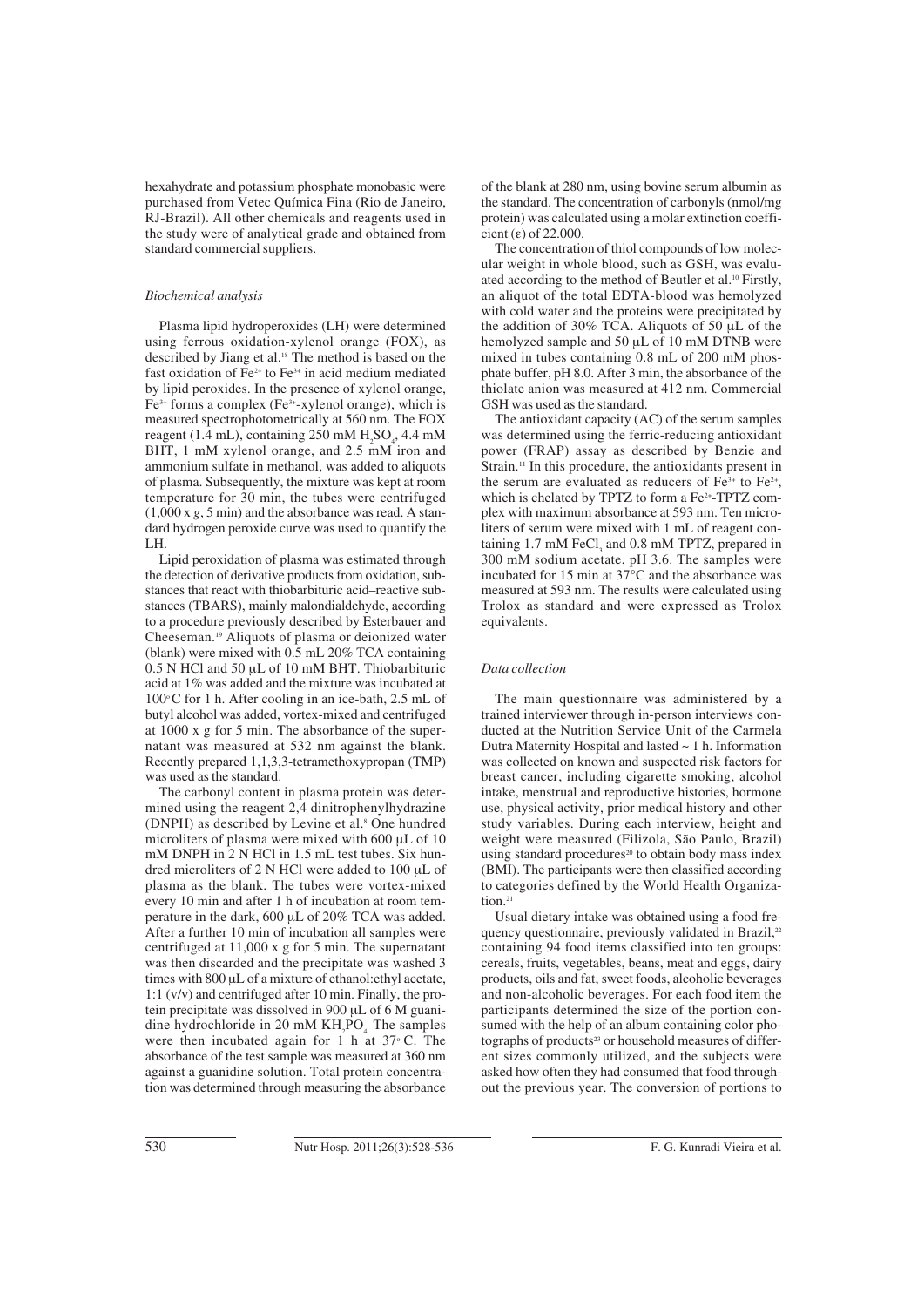| <b>Table I</b><br>Characteristics of newly diagnosed breast cancer women $(n = 55)$ , Florianópilis, SC-Brazil |                              |        |               |  |
|----------------------------------------------------------------------------------------------------------------|------------------------------|--------|---------------|--|
|                                                                                                                | $Mean \pm SD1$ or percentage | Median | Range         |  |
| Age (years)                                                                                                    | $51.2 \pm 10.5$              | 50.0   | 33-78         |  |
| Ductal carcinoma (%)                                                                                           | 94.6                         |        |               |  |
| Positive axillary lymph node status $(\%)$                                                                     | 41.8                         |        |               |  |
| Anatomopathological stage $(\%)$<br>$\theta$<br>I<br>$\mathbf{I}$<br>Ш                                         | 5.5<br>32.7<br>40.0<br>21.8  |        |               |  |
| Body mass index $(kg/m2)$                                                                                      | $28.1 \pm 4.9$               | 27.3   | 17.8-40.4     |  |
| Smoking $(\% )$<br>Nonsmoker<br>Current smoking                                                                | 76.4<br>23.6                 |        |               |  |
| Postmenopausal status (%)                                                                                      | 54.6                         |        |               |  |
| Plasma $LH^2$ (umol/L)                                                                                         | $0.89 \pm 0.37$              | 0.84   | $0.12 - 1.85$ |  |
| Plasma TBARS <sup>2</sup> (µmol/L)                                                                             | $4.93 \pm 0.87$              | 4.79   | 3.09-6.84     |  |
| Plasma protein carbonyl (nmol/mg)                                                                              | $0.68 \pm 0.25$              | 0.63   | $0.27 - 1.48$ |  |
| Whole blood GSH <sup>2</sup> (µmol/L)                                                                          | $77.2 \pm 17.5$              | 75.9   | 28.5-116.3    |  |
| Serum $AC^2$ ( $\mu$ mol/L)                                                                                    | $664.4 \pm 153.3$            | 686.2  | 409.7-979.5   |  |

1 SD, standard deviation.

2 LH, lipid hydroperoxides; TBARS, thiobarbituric acid reactive substances; GSH, reduced glutathione; AC, antioxidant capacity.

grams and milliliters of fruits, doughnuts, lard, cream and yerba mate infusions were obtained according to the assay described by Griswold.24 The grams of portions for *polenta,* a dish made from boiled cornmeal, were obtained from Ben<sup>25</sup> and for the other foods from Pinheiro et al.<sup>26</sup>

Dietary intake was analyzed in terms of grams and milliliters of specific food groups determined by traditional food groups<sup>27</sup> and the *a-priori* hypotheses. For each subject, individual dietary intake was converted to a monthly frequency weighted variable (in grams or milliliters) according to the reported portion size. As described by Block et al.,<sup>15</sup> these individual values were summed to create the specific food groups and divided by 30.5 to determine an average daily level of consumption (grams or milliliters per day). Food intake was also analyzed for energy and nutrient content using the nutrient database of the United States Department of Agriculture (USDA) (issue 20, full version, 2008).28 Food nutritional values which were not available in this nutrient database were obtained from Brazilian food tables.<sup>29,3</sup>

### *Statistical analysis*

Statistical analyses were performed using Stata 10.0 software, and in all cases the level of significance was established as 5%. The variables of this study were classified into: (a) variables related to cancer (anatomopathological stage, axillary lymph node status and tumor size); (b) variables related to individuals (age, menopausal status, use of dietary supplements, use of medicaments, concomitant diseases, use of oral contraceptives, physical activity and cigarette smoking); (c) anthropometric variables; and (d) dietary intake variables (food and beverage groups, energy and nutrient content).

The dietary intake data were analyzed as continuous or categorized variables (1 = intake greater than  $50<sup>th</sup>$ percentile).

The Shapiro-Wilk test was used to evaluate whether or not the distribution of the variables was normal. The mean values of two groups were compared using the Student's *t*-test and the means of more than two groups were assessed using Analysis of Variance followed by the Bonferroni multiple-comparison test. When the data distribution was non-parametric, the Mann-Whitney *U* test or Kruskall-Wallis test (for medians) was used. The chi-square test and the Fisher's exact test were used for comparing categorical variables.

Linear regression was used to estimate the association between the cancer-related, individual, anthropometric and dietary intake variables, and the plasma LH and TBARS levels, whole blood GSH levels and serum AC levels. Linear regression was not carried out on the plasma protein carbonyl levels since the data distribution was not normal, even after logarithmic and other transformations. The variables with  $p < 0.25$  in the univariate linear regression analysis were employed in the multivariate regression model. Variables that showed collinearity or low frequency were excluded from the multivariate model, whilst variables with more than two categories were transformed into indicator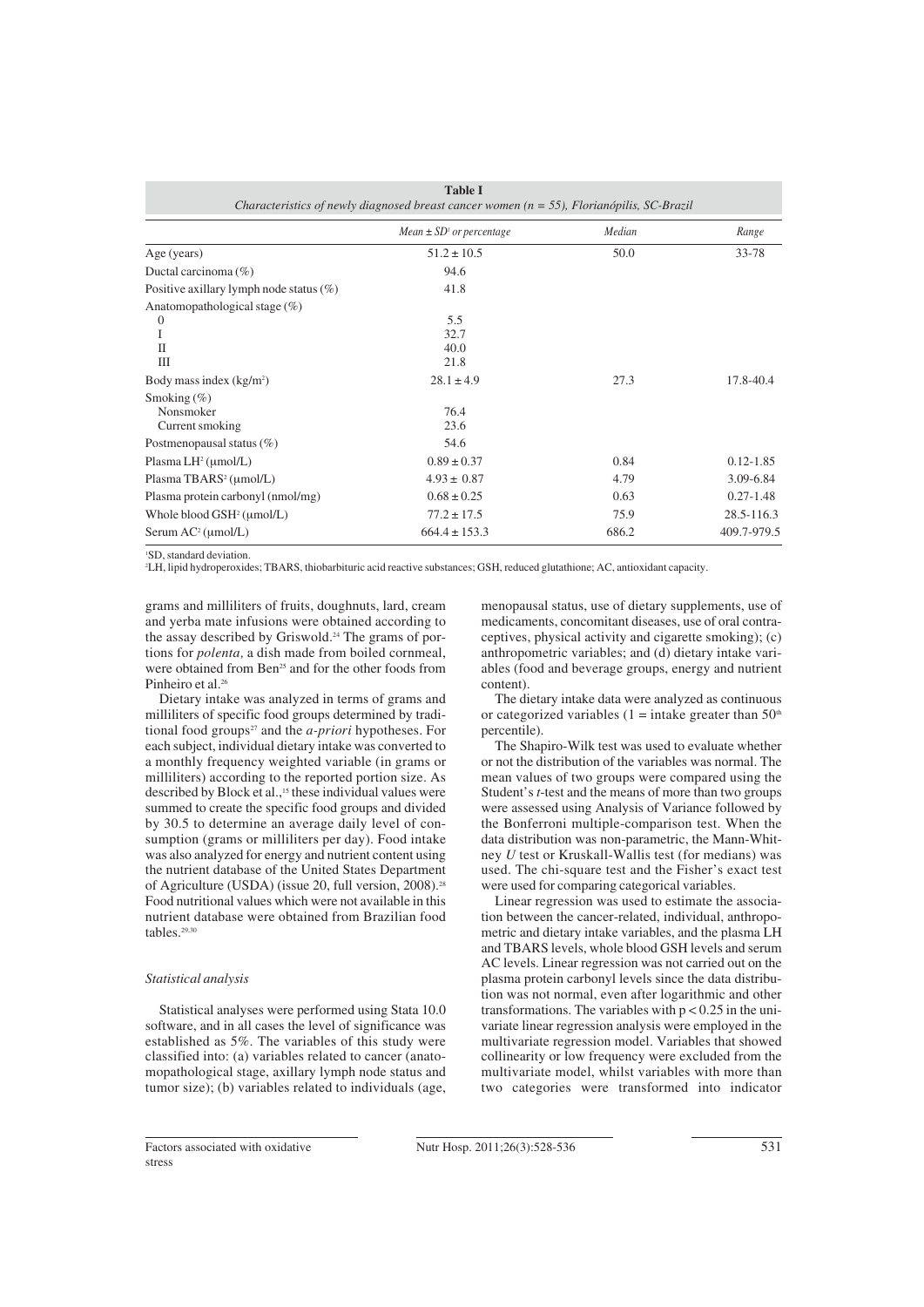| таріе п<br>Dietary intake variables associated with levels of markers of oxidative stress in newly diagnosed breast cancer women<br>$(n = 55)$ , Florianópolis, SC-Brazil |    |                   |                   |                   |                      |
|---------------------------------------------------------------------------------------------------------------------------------------------------------------------------|----|-------------------|-------------------|-------------------|----------------------|
| Percentile of daily dietary intake                                                                                                                                        | N  | LH'               | <b>TBARS'</b>     | GSH <sup>1</sup>  | AC <sup>1</sup>      |
| Carotenoid-rich fruits                                                                                                                                                    |    |                   |                   |                   |                      |
| $\leq 50th$                                                                                                                                                               | 27 | $0.79 \pm 0.36$   | $4.89 \pm 0.92$   | $82.2 \pm 15.8^*$ | $693.19 \pm 164.54$  |
| > 50 <sup>th</sup> (> 7.8 g/d)                                                                                                                                            | 28 | $0.89 \pm 0.37$   | $4.97 \pm 0.83$   | $72.3 \pm 17.9$   | $636.56 \pm 138.89$  |
| Low-fat meat                                                                                                                                                              |    |                   |                   |                   |                      |
| $\leq 50^{\text{th}}$                                                                                                                                                     | 27 | $1.01 \pm 0.30^*$ | $5.07 \pm 0.65$   | $76.5 \pm 13.9$   | $642.40 \pm 155.13$  |
| $> 50th$ ( $> 45.9$ g/d)                                                                                                                                                  | 28 | $0.76 \pm 0.38$   | $4.79 \pm 1.03$   | $77.8 \pm 20.6$   | $685.53 \pm 151.24$  |
| Dairy products                                                                                                                                                            |    |                   |                   |                   |                      |
| $\leq 50$ <sup>th</sup>                                                                                                                                                   | 27 | $0.87 \pm 0.40$   | $4.93 \pm 0.88$   | $77.0 \pm 19.3$   | $716.92 \pm 151.58*$ |
| $> 50th$ ( $> 302.9$ g/d)                                                                                                                                                 | 28 | $0.90 \pm 0.34$   | $5.92 \pm 0.88$   | $77.3 \pm 16.0$   | $613.68 \pm 139.43$  |
| Oils                                                                                                                                                                      |    |                   |                   |                   |                      |
| $\leq 50$ <sup>th</sup>                                                                                                                                                   | 27 | $0.92 \pm 0.36$   | $4.65 \pm 0.75$ * | $80.5 \pm 16.9$   | $635.84 \pm 127.82$  |
| > 50 <sup>th</sup> (> 21.0 g/d)                                                                                                                                           | 28 | $0.85 \pm 0.37$   | $5.19 \pm 0.90$   | $73.9 \pm 17.7$   | $691.86 \pm 172.23$  |
| Animal fat                                                                                                                                                                |    |                   |                   |                   |                      |
| $\leq 50$ <sup>th</sup>                                                                                                                                                   | 27 | $0.80 \pm 0.42$   | $4.96 \pm 0.92$   | $74.7 \pm 18.7$   | $716.93 \pm 149.96*$ |
| > 50 <sup>th</sup> (> 0.5 g/d)                                                                                                                                            | 28 | $0.97 \pm 0.29$   | $4.90 \pm 0.84$   | $79.5 \pm 16.2$   | $613.66 \pm 141.11$  |

**Table II**

1 μmol/L; LH, lipid hydroperoxides; TBARS, thiobarbituric acid reactive substances; GSH, reduced glutathione; AC, antioxidant capacity. Data are expressed as mean  $\pm$  standard deviation. \*p < 0.05 (compared with daily dietary intake > 50<sup>th</sup> percentile).

(dummy) variables. The final models for the linear regression analysis were constructed using stepwise regression analysis to select the minimum set of predictors that significantly ( $p < 0.05$ ) maximized the model  $\mathbb{R}^2$ .

In order to validate the final predictive regression model, we estimated the optimism in the  $R<sup>2</sup>$  statistic using an exhanced internal validation technique. The optimism is the mean difference between the  $R<sup>2</sup>$  of the original regression model and the  $R^2$  yielded when βcoefficients derived from bootstrap samples (1000 repetitions) are applied to the original dataset<sup>31</sup>.

# **Results**

Table I gives the characteristics and the levels of oxidative stress biomarkers of the study participants.

When the mean levels of plasma LH and TBARS, and the median of plasma protein carbonyl were analyzed according to cancer-related, individual, and anthropometric variables, no significant differences were detected (data not shown). Blood GSH level was not associated with the individual and anthropometric variables but was associated with the cancer-related variables. For example, women with positive axillary lymph node status had significantly ( $p = 0.0001$ ) lower GSH levels  $(69.99 \pm 14.76 \text{ mol/L})$  than women with negative axillary lymph node status  $(82.33 \pm 17.72)$ mol/L). Serum AC was not associated with cancerrelated or anthropometric variables. However, postmenopausal women or women over 50 years of age had significantly higher AC levels than premenopausal women (postmenopausal: 707.7 ± 158.3 *vs* premenopausal:  $612.3 \pm 131.9$  mol/L;  $p = 0.02$ ) or women with age lower than 50 years (> 50 y: 719.9 ± 150.8 *vs* ≤ 50 y:  $618.1 \pm 141.7 \text{ mol/L}$ ; p = 0.01) (data not shown).

Table II shows the dietary intake variables associated with biomarkers of oxidative stress. Enhanced intake of low-fat meat, which includes roasted or boiled red meat, pork, chicken or fish, was significantly associated with lower levels of plasma LH. The enhanced intake of oils was positively associated with high levels of plasma TBARS. The levels of blood GSH were significantly lower in women with increased intake of carotenoid-rich fruits. The levels of serum AC were significantly lower in women with high intake of dairy products and animal fat. Variables related to dietary intake were not significantly associated with plasma protein carbonyls (data not shown).

In the univariate linear regression analysis, plasma LH levels were significantly related to daily intake of chicken (β = 0.16; p = 0.03), low-fat dairy products (β  $= -0.0005$ ;  $p = 0.04$ ), oils ( $\beta = -0.01$ ;  $p = 0.01$ ) and low-fat meat (β = -0.25; p = 0.01) (data not shown). Table III reports the final model of the linear regression for plasma LH levels after adjusting for energy intake. This final model explained  $23.80\%$  ( $\mathbb{R}^2$ ) adjusted) of the plasma LH variability. There was no significant interaction between the variables of the model. The final model indicated that the daily intake of chicken and high-fat dairy products were associated with an increase in the level of LH; while the daily intake of vitamin E was associated with an decrease in LH levels (table III). The internal validation of the regression model for plasma LH levels yielded a very low estimate of the over optimism for  $R^2$  of 0.56745 (< 1%).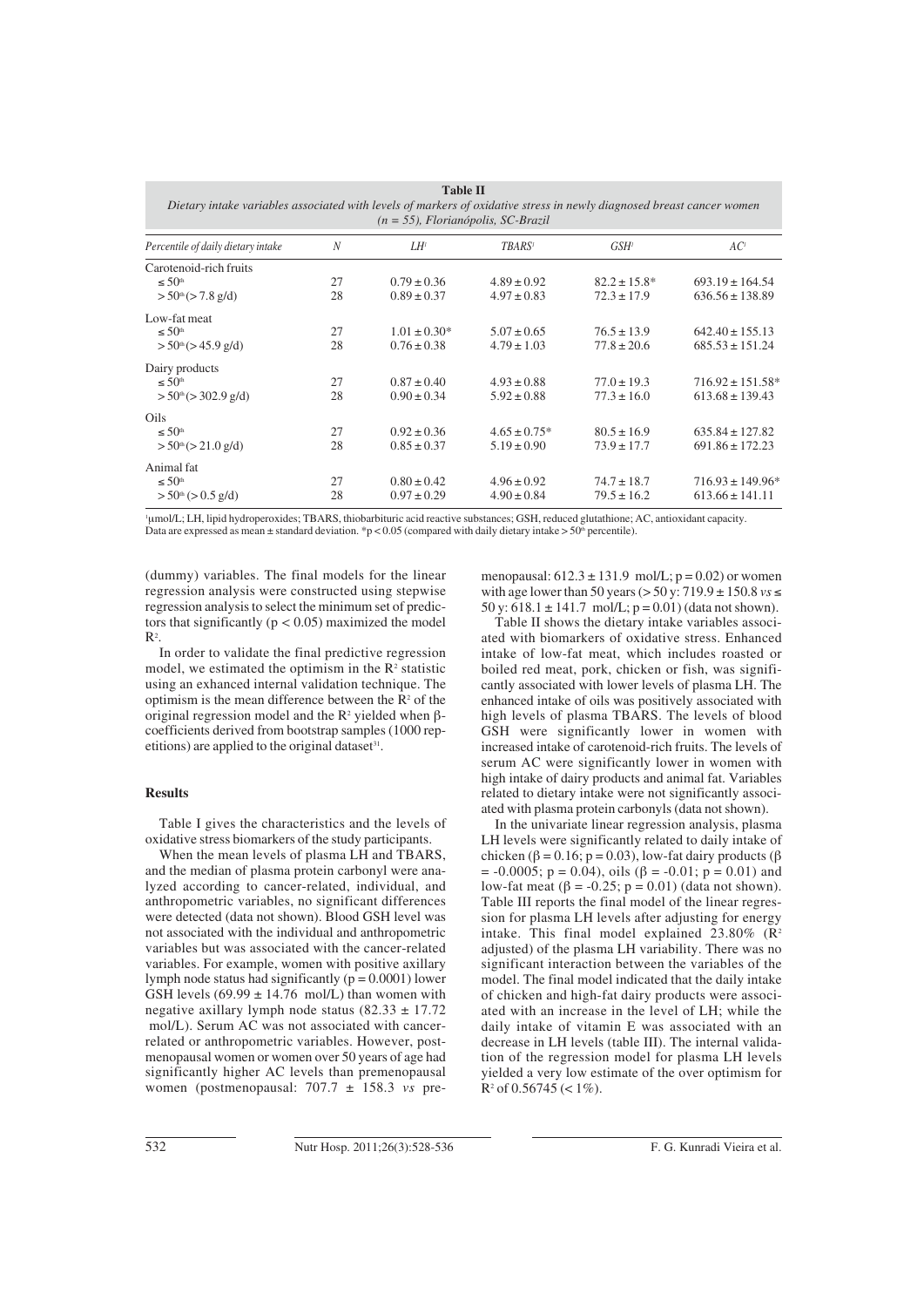| Table III<br>Final model of linear regression for plasma lipid hydroperoxide levels (LH) (umol/L) in breast cancer women<br>$(n = 55)$ , Florianópolis, SC-Brazil (model $R^2 = 0.2380$ ) |                          |      |                        |          |
|-------------------------------------------------------------------------------------------------------------------------------------------------------------------------------------------|--------------------------|------|------------------------|----------|
|                                                                                                                                                                                           | Final Model <sup>1</sup> |      |                        |          |
|                                                                                                                                                                                           | β                        | SD₹  | $95\%$ CI <sup>4</sup> | P        |
| Intercept                                                                                                                                                                                 | 1.11                     | 0.15 | 0.80; 1.43             | < 0.0005 |
| Chicken $(50 \text{ g/d})$                                                                                                                                                                | 0.20                     | 0.06 | 0.07; 0.33             | 0.003    |
| High-fat dairy products $(100 \text{ g/d})$                                                                                                                                               | 0.07                     | 0.02 | 0.01; 0.13             | 0.021    |
| Vitamin E (mg/d)                                                                                                                                                                          | $-0.13$                  | 0.04 | $-0.21: -0.04$         | 0.005    |
| Energy intake (for 1,000 kcal)                                                                                                                                                            | 0.01                     | 0.07 | $-0.13:0.16$           | 0.881    |

**Table III**

<sup>1</sup>Adjusted for dietary energy intake; <sup>2</sup>β = Coefficient estimates; <sup>3</sup>SD = Standard Deviation; <sup>4</sup>CI = Confidence Interval.

Among all variables studied, only intake of oils ( $\beta$  = 0.54;  $p = 0.02$ ) was positively associated with plasma TBARS levels in the univariate linear regression analysis (data not shown). After adjusting for energy intake, intake of oils explained  $6.82\%$  (R<sup>2</sup> adjusted) of the variability in the TBARS levels. Furthermore, increased consumption of oils  $(>21g/d)$  was associated with an increase in the plasma TBARS of 0.52  $\mu$ mol/L (p = 0.028) (data not shown).

In the univariate linear regression analysis, blood GSH levels were significantly associated with the positive axillary lymph node status ( $\beta$  = -12.33; p = 0.009), daily intake of carotenoid-rich fruits ( $\beta$  = -0.18; p = 0.03) and consumption of more than 7.8 g per day of carotenoid-rich fruits (β = -9.9; p = 0.04) (data not shown). After adjusting for energy intake, the linear regression model explained  $9.31\%$  (R<sup>2</sup> adjusted) of the blood GSH variability showing that only a positive axillary lymph node status was associated with a decrease in the GSH levels of 12.41  $\mu$ mol/L (p = 0.009) (data not shown).

Variables significantly associated with serum AC levels in the univariate linear regression analysis were age (β = 6.11; p = 0.001), menopausal status (β = 95.41;  $p = 0.02$ ), daily intake of dairy products ( $\beta = -26.62$ ;  $p =$ 0.005), high-fat dairy products (β = -0.275; p = 0.02), animal fat (β = -58.93; p = 0.01), sweet foods (β = -75.06;

 $p = 0.001$ , energy intake ( $\beta = -0.064$ ;  $p = 0.01$ ), lipids  $(β = -1.79; p = 0.02)$ , carbohydrates  $(β = -0.392; p =$ 0.01), saturated fat (β = -6.66; p = 0.001) and monounsaturated fat ( $\beta$  = -6.38; p = 0.01) (data not shown). After adjusting for energy intake, the final model show that increasing age was associated with an enhanced serum AC, while that the daily intake of animal fat, dairy products and sweet foods were associated with a decrease in the serum AC. The final model explained 41.42% ( $\mathbb{R}^2$  adjusted) of the variability in serum AC levels (table IV). There was no significant interaction between the variables of the model. The internal validation of the regression model for serum AC levels yielded a very estimate of the over optimism for  $\mathbb{R}^2$  of 5.96%.

## **Discussion**

One mechanism by which some physiological, physical, lifestyle and nutritional factors may help to prevent cancer is through the modulation of oxidative stress status. The most common approach to the measurement of free radical and oxidative stress has been by determining products of free radical reactions with biological macromolecules.6 It has been shown that oxidative stress can contribute to cancer development.4

| <b>Table IV</b> |
|-----------------|
|-----------------|

| Final model of linear regression for serum antioxidant capacity (AC) levels (umol/L) in newly diagnosed breast cancer |
|-----------------------------------------------------------------------------------------------------------------------|
| women (n = 55), Florianópolis, SC-Brazil (model $R^2 = 0.4142$ )                                                      |

|                                    | Final Model*                   |                 |                      |          |
|------------------------------------|--------------------------------|-----------------|----------------------|----------|
|                                    | $\beta^{\scriptscriptstyle I}$ | SD <sup>2</sup> | $95\%$ CP            | P        |
| Intercept                          | 493.77                         | 109.51          | 273.68; 713.85       | < 0.0005 |
| Age (years)                        | 5.48                           | 1.65            | 2.15:8.81            | 0.002    |
| Animal fat $(5 \text{ g/d})$       | $-41.19$                       | 18.43           | $-78.23: -4.41$      | 0.030    |
| Dairy products $(100 \text{ g/d})$ | $-26.31$                       | 7.98            | $-45.18; -15.07$     | 0.002    |
| Sweet foods $(50 \text{ g/d})$     | $-56.51$                       | 22.90           | $-102.55$ ; $-10.25$ | 0.017    |
| Energy intake (for 1,000 kcal)     | 22.57                          | 26.16           | $-30.00; 75.15$      | 0.392    |

\*Adjusted for dietary energy intake;  $β = Coefficient$  estimates;  $3D = Standard Deviation$ ;  $3CI = Confidence Interval$ .

Factors associated with oxidative stress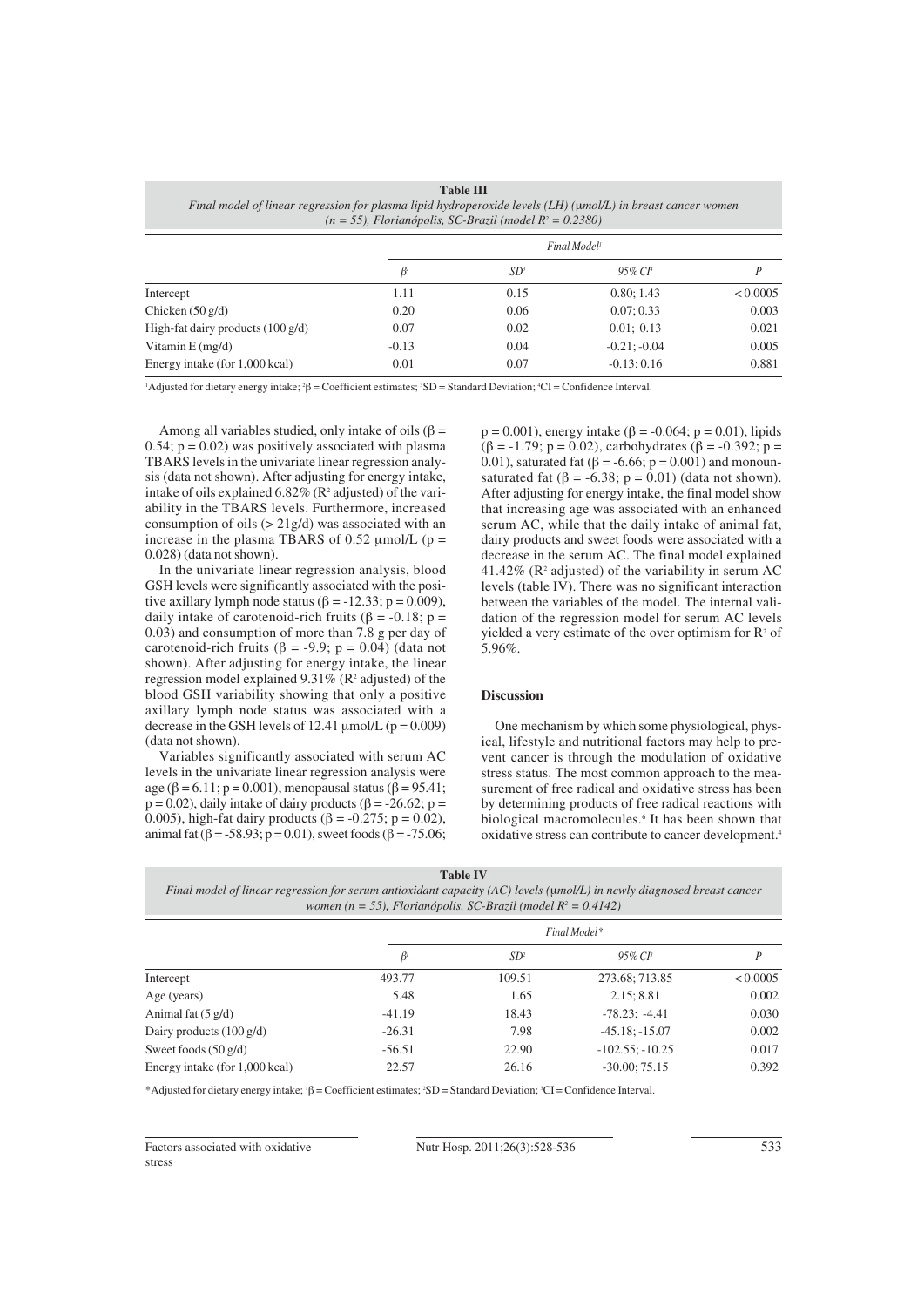In addition, oxidative stress biomarkers have been shown to be elevated in the blood and in malignant breast biopsies of breast cancer patients.5,9,16 Results from the current study expand upon previously published data by providing an insight into the associations between several variables cancer-related, individual, anthropometric and dietary intake variables, and oxidative stress biomarkers assessed by lipid peroxidation (plasma levels of LH and TBARS), protein oxidation (plasma levels of protein carbonyl) and by the measurement of antioxidants (blood GSH and serum AC), in women newly diagnosed with breast cancer.

Overall, a small number of significant associations between cancer-related variables and oxidative stress biomarkers were found in our study population. The extent of oxidative stress was not affected by the level of malignancy of the breast cancer (advanced anatomopathological status and tumor size) in the women studied, according to previous studies.5,9,32 Of the variables related to cancer, only positive axillary lymph node status was inversely associated with blood levels of GSH. In fact, a decreased content of erythrocyte GSH has been reported in several diseases including breast cancer.33,34 The lower levels of GSH seen in breast cancer patients with positive axillary lymph node status support the hypothesis that glutathione status is inversely related to malignant transformation.<sup>33, 34</sup>

Despite some conflicting results, it has been observed that in healthy populations an older age, postmenopausal status, non use of dietary supplements, absence of regular physical activity and cigarette smoking may contribute to the enhancement of oxidative stress.<sup>15,16,35</sup> Contrary to our expectations, we observed increased serum AC levels in older and postmenopausal women with breast cancer. The positive association of age and postmenopausal status with serum AC levels might be intriguing and unexpected. However, our results are in agreement with those of other studies. For example, a cross-sectional study on healthy individuals also showed high serum AC levels in older subjects<sup>13</sup> and a positive association between age and erythrocyte GSH has been reported.<sup>6</sup> In addition, increased activity of blood glutathione peroxidase and superoxide dismutase, two antioxidant enzymes, was found in postmenopausal compared to premenopausal breast cancer women.<sup>5</sup>

Here, we found no evidence of a significant association between smoking, intensity of physical activity or BMI and oxidative stress. Although cigarette smoking is a well known environmental oxidant, previous studies relating cigarette smoking to markers of oxidative stress have provided conflicting results.<sup>6,15,16</sup> An excess or lack of physical exercise can produce an imbalance between ROS and antioxidants, leading to oxidative stress.36 In addition, obesity may also be associated with oxidative stress.<sup>6,37</sup> However, in agreement with other studies,6,16 in this study we found no association between intensity of physical activity or BMI and oxidative stress status.

It has been largely believed that fruits and vegetables (as antioxidant rich foods) and food products with high content of polyunsaturated fatty acid (PUFAs) (as prooxidants) are the most diet-related constituents closely linked to oxidative stress. However, considering that several studies have failed to observe a positive association between blood levels of antioxidants and protection of cells against oxidative damage,<sup>38</sup> or between diet enriched with PUFAs and an increase in lipid peroxidation,<sup>39</sup> further studies are warranted to better elucidate the role of dietary intake in the modulation of oxidative stress. In the current study, the consumption of high oils diet (rich in PUFAs) by breast cancer women showed positive association with TBARS in the multivariate linear regression analysis. These results are consistent with an earlier study on women previously treated for breast cancer, which a polyunsaturated fat intake was associated with elevated lipid peroxidation.37 In addition, the results for the multivariate analysis also indicated that chicken and high-fat dairy products intake was positively associated with lipid peroxidation measured by plasma LH levels, while vitamin E intake was negatively associated with lipid peroxidation. For healthy individuals, dietary fat and saturated fat intake, which are found in foods such as chicken and high-fat dairy products, have been associated with increasing oxidative stress markers.<sup>40</sup> The protective role of dietary vitamin E against lipid peroxidation has also been previously described in breast cancer patients.37 and, due to its free radical scavenger activity and lipophilic profile, vitamin E may contribute to a decreased susceptibly of PUFAs in cell membranes to oxidation.3

The present study showed some surprising results such as the negative relationship between daily intake of carotenoid-rich fruits and blood GSH levels in the univariate linear regression analysis. However, this association was no longer significant after adjusting for energy intake in the final model, indicating therefore that not all associations found in this study are necessarily causal. Regardless, further studies would be necessary to confirm or refute this negative association. There was no significant interaction between the variables of the model.

In the multivariate analysis, the intake of animal fat, dairy products and sweet foods by the breast cancer women was associated with decreased serum AC levels, as has also been described for healthy subjects.<sup>41</sup> On the other hand, consumption of fruits and vegetables were not associated with serum AC of breast cancer patients. Although fruit and vegetable intake can decrease oxidative stress, including the enhancement of AC,16,37 contrary results have been reported for healthy people.<sup>42</sup>

There are, of course, certain limitations to our model. First, we could not validate our predictive model in a separate validation set. However, the results of the internal validation indicate very little over optimism in the estimate of the predictive ability of the method, suggest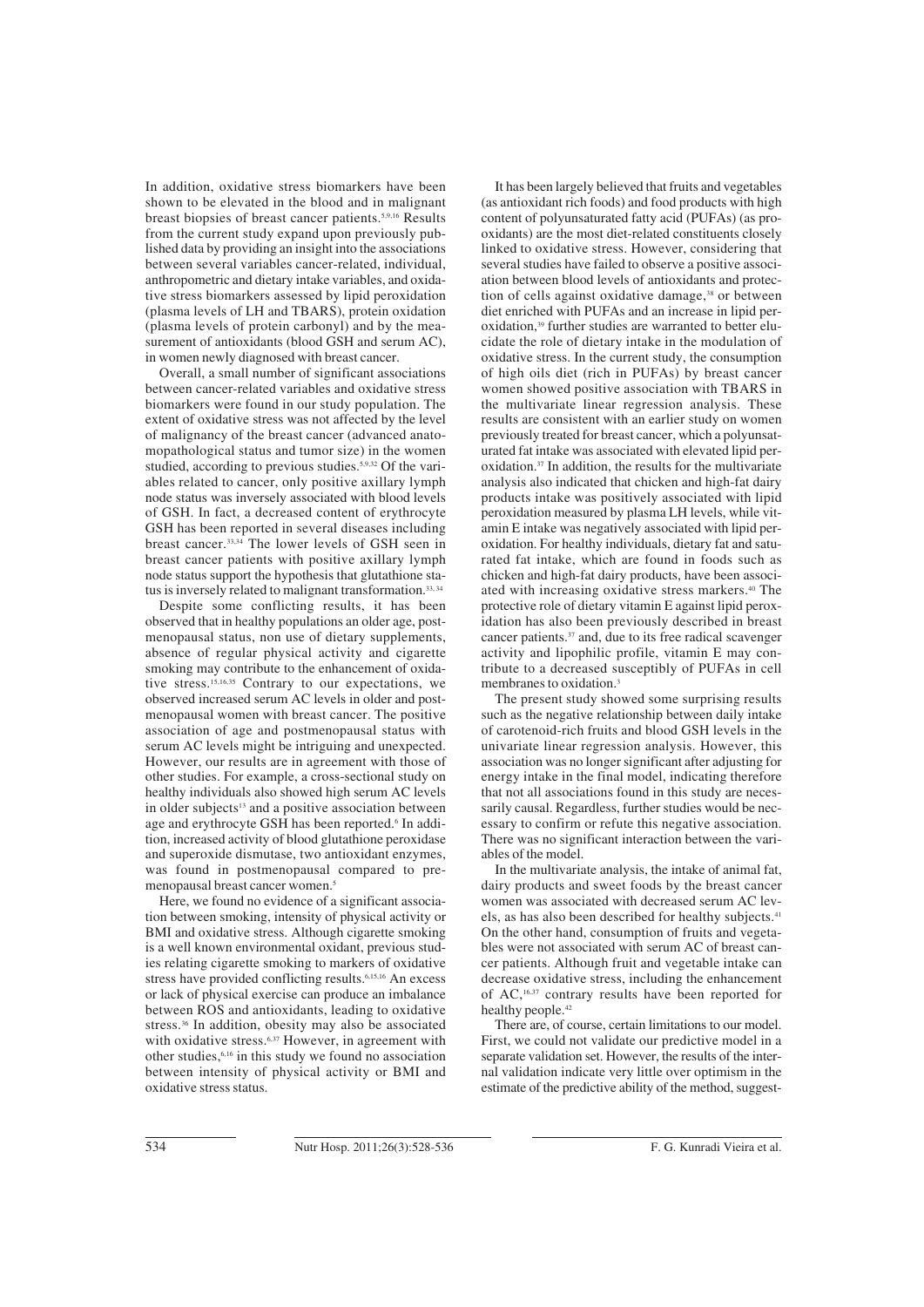ing that our model is valid<sup>31</sup>. Second, our results are derived from a convenience sample, which may inhibit the validity of conclusive statements regarding a causeeffect relationship between biomarkers of oxidative stress status and the variables for women newly diagnosed breast cancer examined. However, our study has the important advantage that all samples were collected before surgery and onset of chemotherapy or radiation. It has been shown that recent treatment promotes significant alterations in the level of oxidative stress markers in cancer patients.43 Another advantage of our study is the use of multiple markers of oxidative stress status. Furthermore, the results indicated that some of the proposed biomarkers of oxidative stress status are associated with important variables that represent significant risk factors or prognosis factors for breast cancer. However, the observed associations are not consistent for all of the different biomarkers, indicating that they cannot be used interchangeably.

## **Conclusion**

In summary, based on the results of this study, we suggest that intake of chicken, vitamin E, dairy products (mainly high-fat dairy products), oils, animal fat and sweet foods, along with the axillary lymph node status and age, may be important determinants of oxidative stress in breast cancer women.

## **Acknowledgements**

We acknowledge the Postgraduate Program in Nutrition of the Federal University of Santa Catarina, Coordenação de Aperfeiçoamento de Pessoal de Nível Superior (CAPES) and Conselho Nacional de Desenvolvimento Científico e Tecnológico (CNPq) for financial help.

#### **References**

- 1. Parkin DM, Bray F, Ferlay J, Pisani P. Global Cancer Statistics, 2002. *CA Cancer J Clin* 2005; 55: 74-108.
- World Health Organization. The World Health Report. Geneva: WHO; 1997.
- 3. Sies H. Biochemistry of oxidative stress. *Angew Chem Int Ed Engl* 1986; 25: 1058-1071.
- 4. Gago-Domínguez M, Jiang X, Castelao JE. Lipid peroxidation, oxidative stress genes and dietary factors in breast cancer protection: a hypothesis. *Breast Cancer Res* 2007; 9: 201-211.
- 5. Ray G, Batra S, Shukla NK, Deo S, Raina V, Ashok S et al. Lipid peroxidation, free radical production and antioxidant status in breast cancer. *Breast Cancer Res Treat* 2000; 59: 163-70.
- 6. Trevisan M, Browne R, Ram M, Muti P, Freudenheim J, Carosella AM et al. Correlates of markers of oxidative status in the general population. *Am J Epidemiol* 2001; 154: 348-56.
- 7. Shacter E. Quantification and significance of protein oxidation in biological samples. *Drug Metab Rev* 2000; 32: 307-6.
- 8. Levine RL, Garland D, Oliver CN, Amici A, Climent I, Lenz AG, et al. Determination of carbonyl content in oxidatively modified proteins. *Methods Enzymol* 1990; 186: 464-478.
- 9. Polat MF, Taysi S, Gul M, Cikman O, Yilmaz I, Bakan E, et al. Oxidant/antioxidant status in blood of patients with malignant breast tumor and benign breast disease. *Cell Biochem Funct* 2002; 20: 327-331.
- 10. Beutler E, Duron O, Kelly BM. Improved method for the determination of blood glutathione. *J Lab Clin Med* 1963; 61: 882-90.
- 11. Benzie IFF, Strain JJ. The ferric reducing ability of plasma (frap) as a measure of antioxidant power: the frap assay. *Anal Biochem* 1996; 239: 70-76.
- 12. Cao G, Prior RL. Comparison of different analytical methods for assessing total antioxidant capacity of human serum. *Clin Chem* 1998; 44: 1309-15.
- 13. Maxwell SR, Dietrich T, Chapple ILC. Prediction of serum total antioxidant activity from the concentration of individual serum antioxidants. *Clin Chim Acta* 2006; 372: 188-194.
- 14. Lasheras C, Gonzalez S, Huerta JM, Lombardia C, Ibanez R, Patterson AM et al. Food habits are associated with lipid peroxidation in an elderly population. *J Am Diet Assoc* 2003; 103: 1480-87.
- 15. Block G, Dietrich M, Norkus EP, Morrow JD, Hudes M, Caan B et al. Factors associated with oxidative stress in human populations. *Am J Epidemiol* 2002; 156: 274-85.
- Rossner PJr, Gammon MD, Terry MB, Agrawal M, Zhang FF, Teitelbaum SL et al. Relationship between urinary 15-F2tisoprostane and 8-oxodeoxyguanosine levels and breast cancer risk. *Cancer Epidemiol Biomarkers Prev* 2006; 15: 639-44.
- 17. Brasil. Ministério da Saúde. Secretaria de Atenção à Saúde. Instituto Nacional de Câncer. TNM: classificação de tumores malignos. 6. ed. Rio de Janeiro: INCA; 2004.
- Jiang ZY, Hunt JJ, Wolff SP. Ferrous ion oxidation in the presence of xylenol orange for detection of lipid hydroperoxide in low density lipoprotein. *Anal Biochem* 1992; 202: 384-89.
- 19. Esterbauer H, Cheeseman K. Determination of aldehydic lipid peroxidation products: malonaldehyde and 4-hydroxynonenal. *Methods Enzymol* 1990; 186: 407-21.
- 20. Jelliffe JD, Jelliffe EFP. Community nutritional assessment with especial reference to less technically developed countries. 2<sup>th</sup> ed. London: Oxford University press; 1989.
- 21. World Health Organization. Obesity: preventing and managing the global epidemic. Report of a WHO Consultation on obesity. Geneva: WHO; 2000.
- 22. Sichieri R, Everhart MD. Validity of a brazilian frequency questionnaire against dietary recalls and estimated energy intake. *Nutr Res* 1998; 19: 1649-59.
- 23. Zabotto CB. Registro fotográfico para inquéritos dietéticos. Campinas: Unicamp; 1996.
- 24. Griswold RM. Estudo Experimental dos Alimentos. São Paulo: Edgard Blücher; 1972.
- 25. Ben ML. Quanto pesa?: tabela de pesos e medidas de alimentos. Porto Alegre: Ediplat; 2007.
- 26. Pinheiro ABV, Lacerda EMA, Benzecry EH, Gomes MCS, Costa VM. Tabela para avaliação de consumo alimentar em medidas caseiras. 2<sup>th</sup> ed. São Paulo: Atheneu: 2004.
- 27. Brasil. Ministério da Saúde. Secretaria de Atenção à Saúde. Departamento de Atenção Básica. Coordenação-Geral da Política de Alimentação e Nutrição. Guia Alimentar para a população brasileira: promovendo a alimentação saudável. Brasília: Ministério da Saúde; 2006.
- United States Department of Agriculture (USDA). Agricultural Research Service. USDA National Nutrient Database for Standard Reference, release 20. [food composition table]; 2007 [Available in http://www.nal.usda.gov/fnic/foodcomp [2008 Jan 28]].
- 29. NEPA/UNICAMP. Núcleo de Estudos e Pesquisas em Alimentação/ Universidade Estadual de Campinas. Tabela Brasileira de Composição de Alimentos – TACO, versão 2. Campinas: NEPA-UNICAMP; 2006.
- 30. Philippi ST. Tabela de composição de alimentos: suporte para decisão nutricional. 2<sup>th</sup> ed. São Paulo: Coronário; 2002.
- 31. Harrell Jr FE. Regression modeling strategies. New York: Springer; 2001. 32. Gerber M, Astre C, Ségala C, Saintot M, Scali J, Simony-
- Lafontaine J et al. Oxidant-antioxidant status alterations in can-

Factors associated with oxidative stress